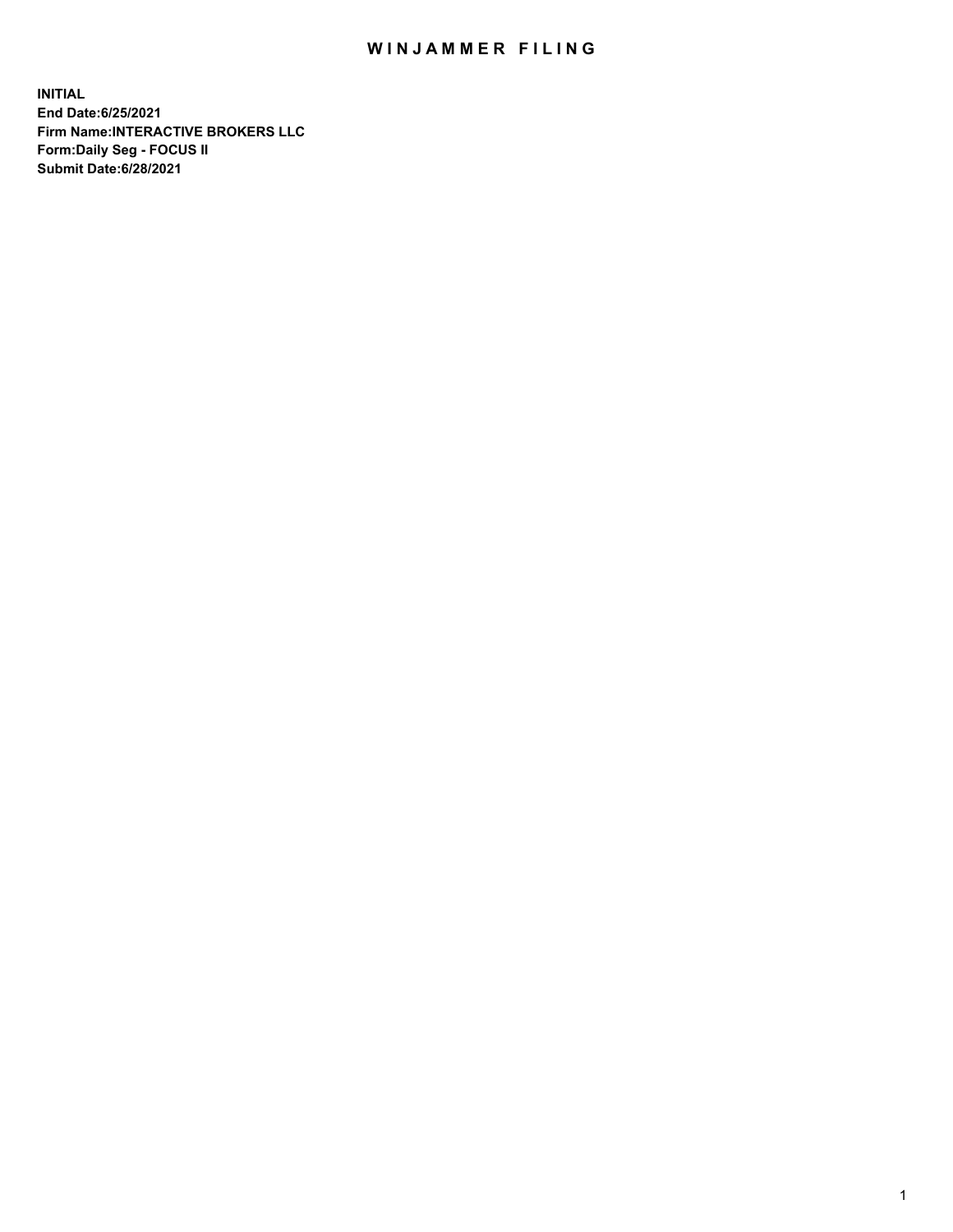**INITIAL End Date:6/25/2021 Firm Name:INTERACTIVE BROKERS LLC Form:Daily Seg - FOCUS II Submit Date:6/28/2021 Daily Segregation - Cover Page**

| Name of Company                                                                                                                                                                                                                                                                                                                | <b>INTERACTIVE BROKERS LLC</b>                                                   |  |
|--------------------------------------------------------------------------------------------------------------------------------------------------------------------------------------------------------------------------------------------------------------------------------------------------------------------------------|----------------------------------------------------------------------------------|--|
| <b>Contact Name</b>                                                                                                                                                                                                                                                                                                            | James Menicucci                                                                  |  |
| <b>Contact Phone Number</b>                                                                                                                                                                                                                                                                                                    | 203-618-8085                                                                     |  |
| <b>Contact Email Address</b>                                                                                                                                                                                                                                                                                                   | jmenicucci@interactivebrokers.c<br>om                                            |  |
| FCM's Customer Segregated Funds Residual Interest Target (choose one):<br>a. Minimum dollar amount: ; or<br>b. Minimum percentage of customer segregated funds required:% ; or<br>c. Dollar amount range between: and; or<br>d. Percentage range of customer segregated funds required between:% and%.                         | <u>0</u><br>$\overline{\mathbf{0}}$<br>155,000,000 245,000,000<br>0 <sub>0</sub> |  |
| FCM's Customer Secured Amount Funds Residual Interest Target (choose one):<br>a. Minimum dollar amount: ; or<br>b. Minimum percentage of customer secured funds required:% ; or<br>c. Dollar amount range between: and; or<br>d. Percentage range of customer secured funds required between:% and%.                           | <u>0</u><br>$\overline{\mathbf{0}}$<br>80,000,000 120,000,000<br>0 <sub>0</sub>  |  |
| FCM's Cleared Swaps Customer Collateral Residual Interest Target (choose one):<br>a. Minimum dollar amount: ; or<br>b. Minimum percentage of cleared swaps customer collateral required:% ; or<br>c. Dollar amount range between: and; or<br>d. Percentage range of cleared swaps customer collateral required between:% and%. | <u>0</u><br>$\underline{\mathbf{0}}$<br>0 <sub>0</sub><br>0 <sub>0</sub>         |  |

Attach supporting documents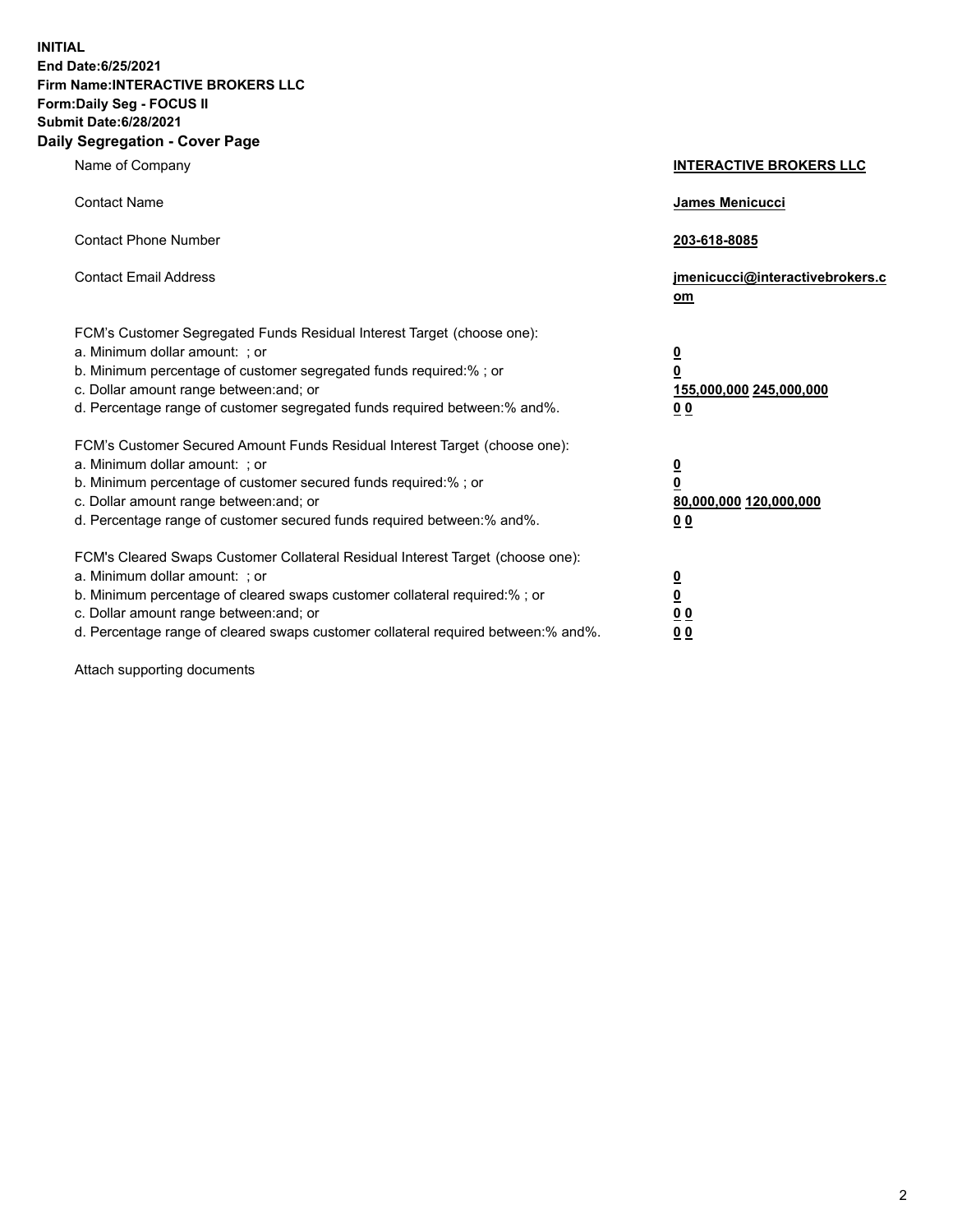**INITIAL End Date:6/25/2021 Firm Name:INTERACTIVE BROKERS LLC Form:Daily Seg - FOCUS II Submit Date:6/28/2021 Daily Segregation - Secured Amounts**

## Foreign Futures and Foreign Options Secured Amounts Amount required to be set aside pursuant to law, rule or regulation of a foreign government or a rule of a self-regulatory organization authorized thereunder **0** [7305] 1. Net ledger balance - Foreign Futures and Foreign Option Trading - All Customers A. Cash **516,108,642** [7315] B. Securities (at market) **0** [7317] 2. Net unrealized profit (loss) in open futures contracts traded on a foreign board of trade **8,213,154** [7325] 3. Exchange traded options a. Market value of open option contracts purchased on a foreign board of trade **106,268** [7335] b. Market value of open contracts granted (sold) on a foreign board of trade **-9,771** [7337] 4. Net equity (deficit) (add lines 1. 2. and 3.) **524,418,293** [7345] 5. Account liquidating to a deficit and account with a debit balances - gross amount **5,531** [7351] Less: amount offset by customer owned securities **0** [7352] **5,531** [7354] 6. Amount required to be set aside as the secured amount - Net Liquidating Equity Method (add lines 4 and 5) **524,423,824** [7355] 7. Greater of amount required to be set aside pursuant to foreign jurisdiction (above) or line 6. **524,423,824** [7360] FUNDS DEPOSITED IN SEPARATE REGULATION 30.7 ACCOUNTS 1. Cash in banks A. Banks located in the United States **50,469,195** [7500] B. Other banks qualified under Regulation 30.7 **0** [7520] **50,469,195** [7530] 2. Securities A. In safekeeping with banks located in the United States **299,986,500** [7540] B. In safekeeping with other banks qualified under Regulation 30.7 **0** [7560] **299,986,500** [7570] 3. Equities with registered futures commission merchants A. Cash **0** [7580] B. Securities **0** [7590] C. Unrealized gain (loss) on open futures contracts **0** [7600] D. Value of long option contracts **0** [7610] E. Value of short option contracts **0** [7615] **0** [7620] 4. Amounts held by clearing organizations of foreign boards of trade A. Cash **0** [7640] B. Securities **0** [7650] C. Amount due to (from) clearing organization - daily variation **0** [7660] D. Value of long option contracts **0** [7670] E. Value of short option contracts **0** [7675] **0** [7680] 5. Amounts held by members of foreign boards of trade A. Cash **289,008,926** [7700] B. Securities **0** [7710] C. Unrealized gain (loss) on open futures contracts **9,102,365** [7720] D. Value of long option contracts **106,268** [7730] E. Value of short option contracts **-9,771** [7735] **298,207,788** [7740] 6. Amounts with other depositories designated by a foreign board of trade **0** [7760] 7. Segregated funds on hand **0** [7765] 8. Total funds in separate section 30.7 accounts **648,663,483** [7770] 9. Excess (deficiency) Set Aside for Secured Amount (subtract line 7 Secured Statement Page 1 from Line 8) **124,239,659** [7380] 10. Management Target Amount for Excess funds in separate section 30.7 accounts **80,000,000** [7780] 11. Excess (deficiency) funds in separate 30.7 accounts over (under) Management Target **44,239,659** [7785]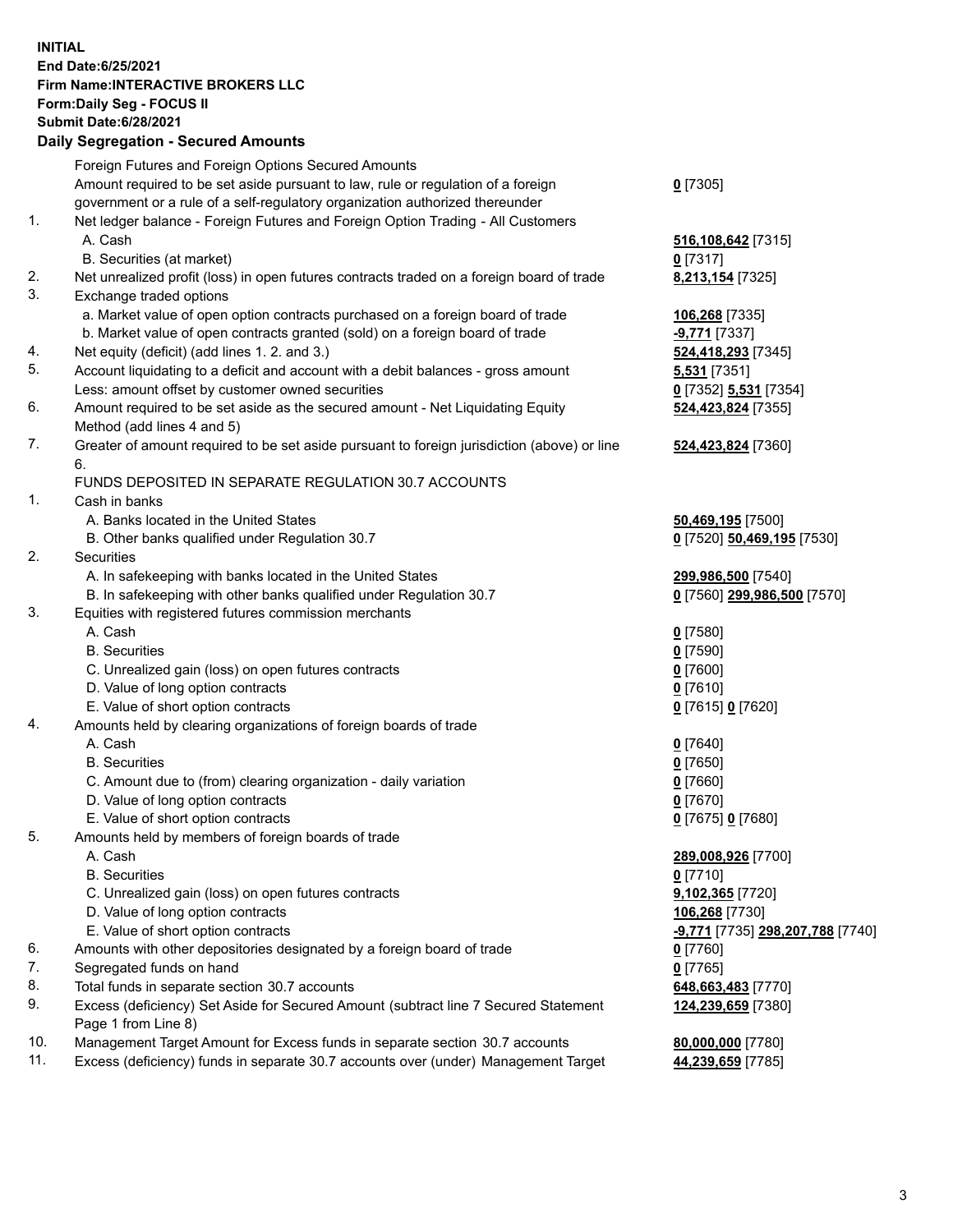**INITIAL End Date:6/25/2021 Firm Name:INTERACTIVE BROKERS LLC Form:Daily Seg - FOCUS II Submit Date:6/28/2021 Daily Segregation - Segregation Statement** SEGREGATION REQUIREMENTS(Section 4d(2) of the CEAct) 1. Net ledger balance A. Cash **6,630,885,826** [7010] B. Securities (at market) **0** [7020] 2. Net unrealized profit (loss) in open futures contracts traded on a contract market **104,590,545** [7030] 3. Exchange traded options A. Add market value of open option contracts purchased on a contract market **286,573,494** [7032] B. Deduct market value of open option contracts granted (sold) on a contract market **-226,089,532** [7033] 4. Net equity (deficit) (add lines 1, 2 and 3) **6,795,960,333** [7040] 5. Accounts liquidating to a deficit and accounts with debit balances - gross amount **1,245,482** [7045] Less: amount offset by customer securities **0** [7047] **1,245,482** [7050] 6. Amount required to be segregated (add lines 4 and 5) **6,797,205,815** [7060] FUNDS IN SEGREGATED ACCOUNTS 7. Deposited in segregated funds bank accounts A. Cash **1,338,503,505** [7070] B. Securities representing investments of customers' funds (at market) **3,332,382,175** [7080] C. Securities held for particular customers or option customers in lieu of cash (at market) **0** [7090] 8. Margins on deposit with derivatives clearing organizations of contract markets A. Cash **1,986,461,299** [7100] B. Securities representing investments of customers' funds (at market) **288,993,109** [7110] C. Securities held for particular customers or option customers in lieu of cash (at market) **0** [7120] 9. Net settlement from (to) derivatives clearing organizations of contract markets **-3,731,278** [7130] 10. Exchange traded options A. Value of open long option contracts **286,044,700** [7132] B. Value of open short option contracts **-225,673,481** [7133] 11. Net equities with other FCMs A. Net liquidating equity **0** [7140] B. Securities representing investments of customers' funds (at market) **0** [7160] C. Securities held for particular customers or option customers in lieu of cash (at market) **0** [7170] 12. Segregated funds on hand **0** [7150] 13. Total amount in segregation (add lines 7 through 12) **7,002,980,029** [7180] 14. Excess (deficiency) funds in segregation (subtract line 6 from line 13) **205,774,214** [7190] 15. Management Target Amount for Excess funds in segregation **155,000,000** [7194]

16. Excess (deficiency) funds in segregation over (under) Management Target Amount Excess

**50,774,214** [7198]